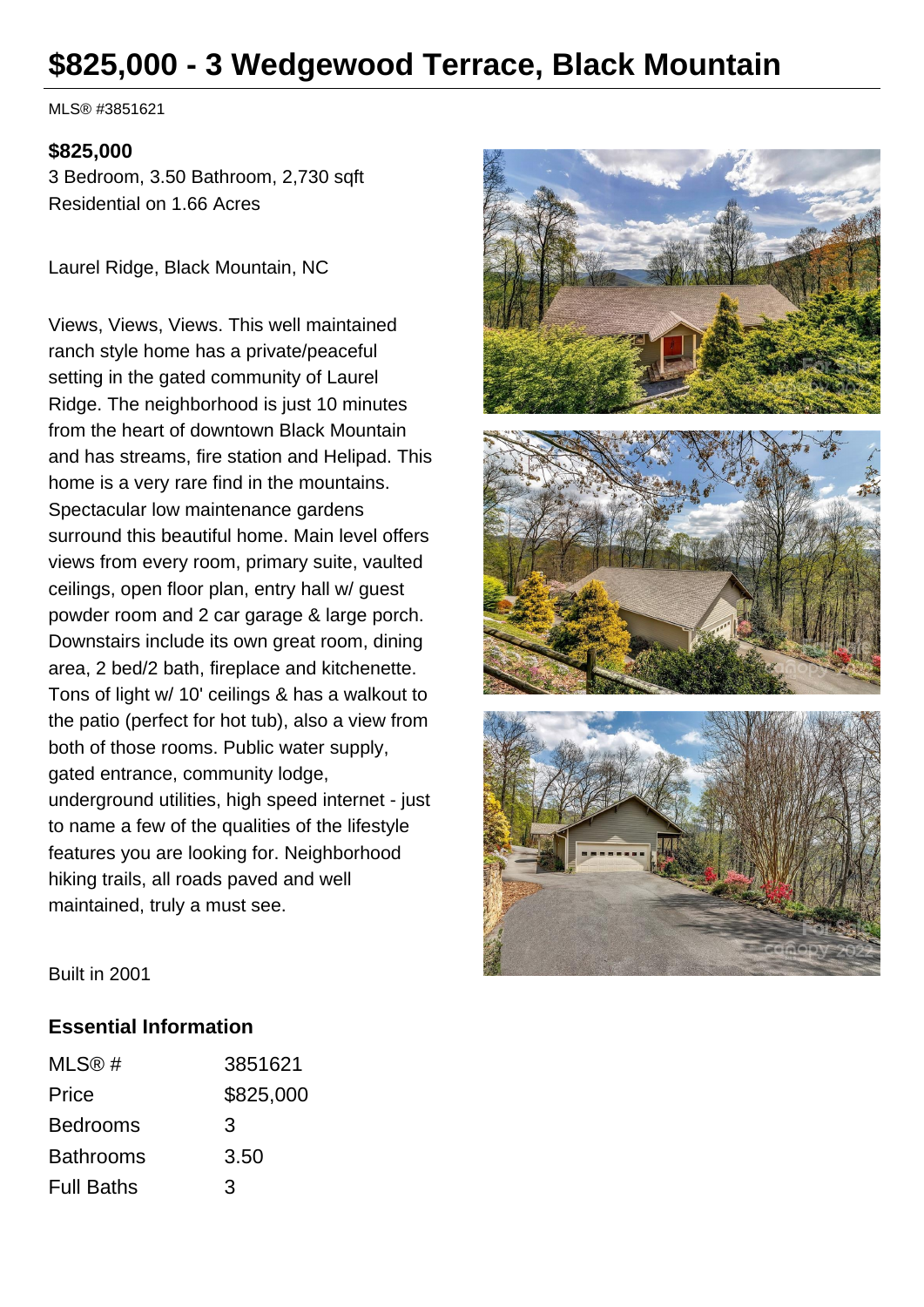| <b>Half Baths</b>     | 1                              |
|-----------------------|--------------------------------|
| <b>Square Footage</b> | 2,730                          |
| Acres                 | 1.66                           |
| <b>Year Built</b>     | 2001                           |
| <b>Type</b>           | Residential                    |
| Sub-Type              | <b>Single Family Residence</b> |
| <b>Style</b>          | Ranch                          |
| <b>Status</b>         | <b>Active Under Contract</b>   |
|                       |                                |

## **Community Information**

| <b>Address</b>            | 3 Wedgewood Terrace                                                                                           |
|---------------------------|---------------------------------------------------------------------------------------------------------------|
| Subdivision               | <b>Laurel Ridge</b>                                                                                           |
| City                      | <b>Black Mountain</b>                                                                                         |
| County                    | <b>Buncombe</b>                                                                                               |
| <b>State</b>              | <b>NC</b>                                                                                                     |
| Zip Code                  | 28711                                                                                                         |
| <b>Amenities</b>          |                                                                                                               |
| Garages                   | Attached Garage, Garage - 2 Car, Parking Space - 4+                                                           |
| <b>Interior</b>           |                                                                                                               |
| <b>Interior Features</b>  | Open Floorplan, Vaulted Ceiling, Walk-In Closet(s)                                                            |
| Appliances                | Ceiling Fan(s), Electric Cooktop, Dishwasher,<br>Disposal,<br>Dryer,<br>Microwave, Oven, Refrigerator, Washer |
| Heating                   | Heat Pump, Heat Pump                                                                                          |
| Fireplace                 | Yes                                                                                                           |
| <b>Exterior</b>           |                                                                                                               |
| Lot Description           | Long Range View, Mountain View, Paved, Private, Wooded, Views, Year<br><b>Round View</b>                      |
| Roof                      | Shingle                                                                                                       |
| Construction              | <b>Hardboard Siding</b>                                                                                       |
| <b>School Information</b> |                                                                                                               |
| Elementary                | <b>Black Mountain</b>                                                                                         |
| Middle                    | <b>Charles D Owen</b>                                                                                         |
| High                      | <b>Charles D Owen</b>                                                                                         |

| <b>Additional Information</b> |
|-------------------------------|
|                               |

| Date Listed | April 28th, 2022 |  |
|-------------|------------------|--|
|-------------|------------------|--|